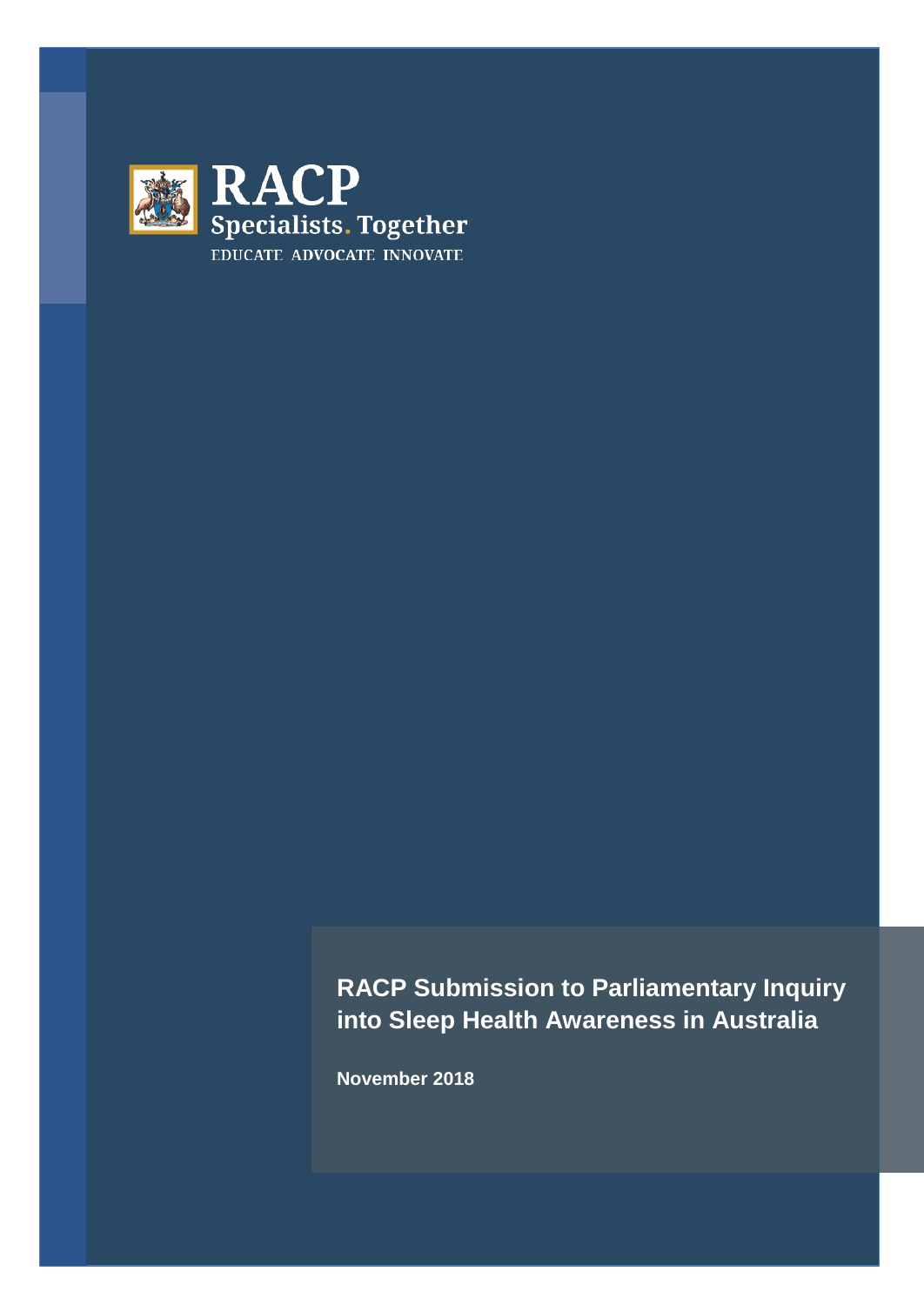# **About The Royal Australasian College of Physicians (RACP)**

The RACP trains, educates and advocates on behalf of over 15,000 physicians and 7,000 trainee physicians, across Australia and New Zealand. The College represents a broad range of medical specialties including sleep health medicine, addiction medicine, general medicine, paediatrics and child health, cardiology, respiratory medicine, neurology, oncology, public health medicine, occupational and environmental medicine, palliative medicine, sexual health medicine, rehabilitation medicine, and geriatric medicine. Beyond the drive for medical excellence, the RACP is committed to developing health and social policies which bring vital improvements to the wellbeing of patients.

## **Introduction**

The Royal Australasian College of Physicians (RACP) welcomes the opportunity to provide a submission to the Inquiry into Sleep Health Awareness in Australia conducted by the Australian Parliament's House Standing Committee on Health, Aged Care and Sport (the Committee).

This submission addresses each of the Inquiry's Terms of Reference (TOR) and includes a list of recommendations for the Committee's consideration in the interests of public health.

The RACP trains and admits Fellows qualified as "qualified sleep medicine practitioners". The Royal

Australasian College of Physicians recognizes Sleep Medicine as a subspecialty of internal medicine. $^{\rm 1}$  $^{\rm 1}$  $^{\rm 1}$ These experts provide treatment for which Medicare rebates apply. This involves post medical degree training for seven or more years, including a period of one to three years in full-time sleep medicine training.

Sleep affects all areas of our life. It is a fundamental building block of achieving and maintaining good health, along with good nutrition and adequate exercise. Yet it is often overlooked and ignored. Poor sleep experiences are relevant to be considered within many specialist areas dealing with patient conditions, for example, child health and adolescent medicine, occupational health medicine, cardiology, neurology, endocrinology, pharmacology, pain medicine, neurology, psychiatry and geriatric medicine. As a College that includes many of these specialty areas including the key expert specialty group, the Australasian Sleep Association, we recognise the importance of contributing to this Inquiry. This submission has benefited from the valued support of the Australasian Sleep Association.

Australia is a recognised world leader in sleep medicine and we have highly-developed skills in many of these areas. This leadership, which has the potential to be translated into economic impacts must be maintained and resourced.

With due recognition of the important role of sleep biologically and the need to create space for sufficient sleep in our modern demanding and often stressful lives, the positive message is that many sleep disorders and poor and inadequate sleep experiences are readily treatable by either behavioural modification or other therapies, which have been shown to be cost-effective.

The interaction between public health and inadequate sleep or sleep disorders are rarely overtly considered by policy makers, workplaces employers, schools, and other organisations in which people must perform.<sup>[2](#page-1-1)</sup> Yet there is potential for health disparities to be better and more completely addressed if sleep is incorporated into public health research.

<span id="page-1-0"></span> <sup>1</sup> Flemons, W.W., Douglas, N.J., Kuna, S.T., Rodenstein, D.O. and Wheatley, J., 2004. Access to diagnosis and treatment of patients with suspected sleep apnea. *American journal of respiratory and critical care medicine*, *169*(6), pp.668-672.

<span id="page-1-1"></span><sup>2</sup> Jackson, C.L., Redline, S. and Emmons, K.M., 2015. Sleep as a potential fundamental contributor to disparities in cardiovascular health. *Annual review of public health*, *36*, pp.417-440.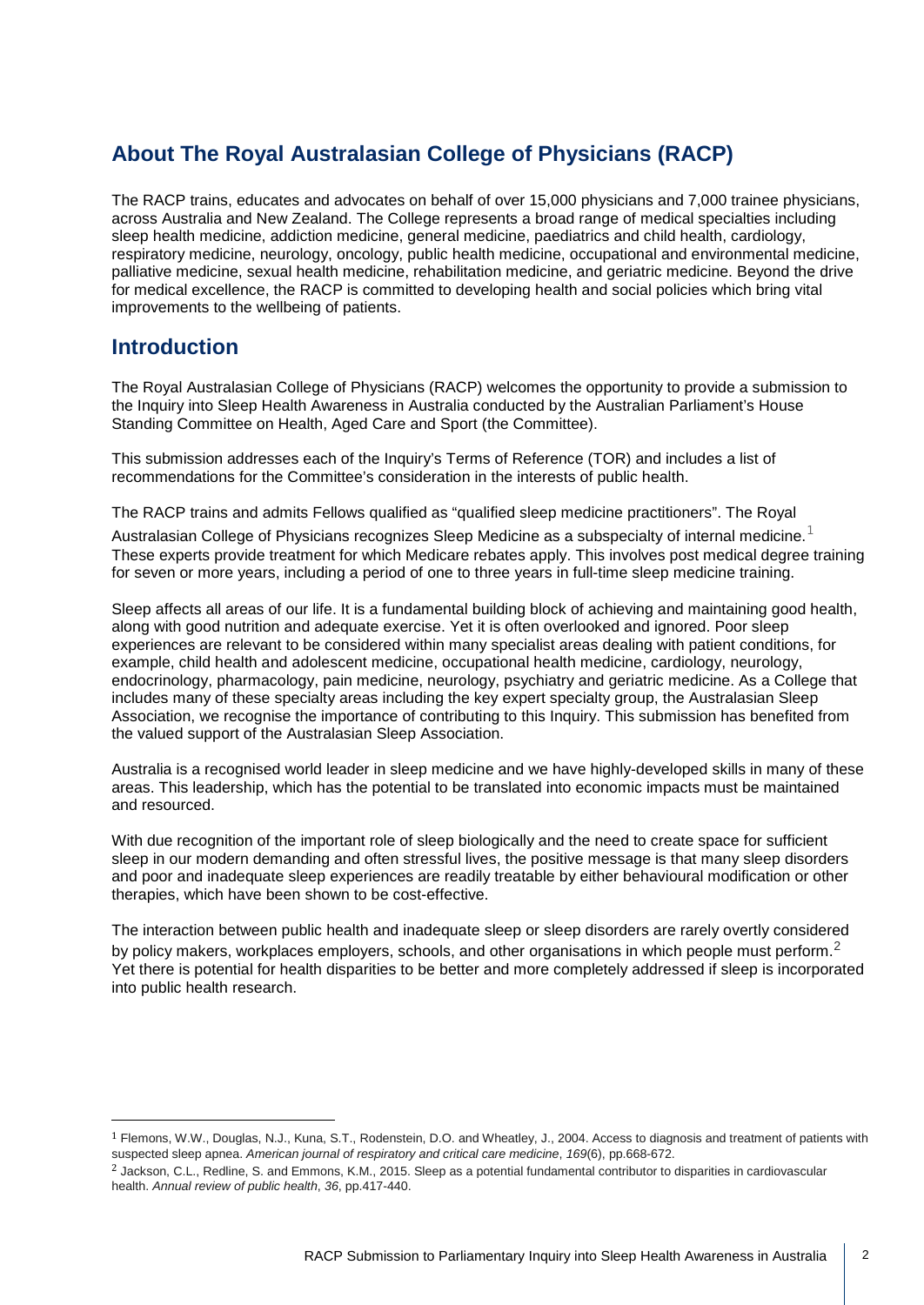#### **TOR 1:**

## **The potential and known causes, impacts and costs (economic and social) of inadequate sleep and sleep disorders on the community.**

The extent to which Australian's experience of inadequate sleep and the impact it has on the Australian community can be better described in terms of several key domains - health, social, psychological and economic impact. In 2010, a Deloitte Access Economics report stated that more than 1.5 million Australian adults, or 9% of the adult population, suffered from sleep disorders<sup>3</sup>. The two most common sleep disorders are obstructive sleep apnoea (OSA) and insomnia<sup>[4](#page-2-1)</sup>. Poor and inadequate sleep and sleep disorders are perv[as](#page-2-2)ive. In 2017 it was estimated that 39.8% of Australian adults experience some form of inadequate sleep<sup>5</sup>. Further, we note recent research into the significant extent to which young people and children experience the impacts of sleep impairment, and how this effects health. This is due in large part to lifestyle habits such as use of social media and gaming. This is described in the sub-section below.

#### **Health Impact**

Inadequate sleep is a substantial public health problem. Sleep disorders and reduced sleep impact people's health at all life stages, from childhood (including caregivers of children experiencing reduced sleep), to the working middle ages, and through to old age. Recent research suggests that the proportion of adults affected by inadequate sleep is increasing, affecting between 33% and 45% of Australian adults, depending on the methodology used to define inadequate<sup>[6](#page-2-3)</sup>. When we consider both adolescents and adults (still not including children), poor or inadequate sleep affects over 20% of people on a daily or near-daily basis[7.](#page-2-4) Children and their sleep have not been studied in large population-based studies in Australia and this is a major deficiency.

It is essential to this Inquiry that population sleep health responses are not limited to addressing diagnosed sleep disorders. Although partly related to clinical sleep disorders and other health complaints, sleep health issues can often be due to work or lifestyle-related factors. As a consequence, health, well-being, productivity, and safety suffer, which is substantiated in significant ways within the growing body of evidence referred to briefly below. Inadequate sleep impacts full and functioning healthy recovery from existing conditions, work productivity, mental functioning, exposure to accident risk, quality of life, and a range of health conditions. It is also associated with increased all-cause mortality.

A range of sleep disorders (insomnia, restless legs syndrome (RLS) and obstructive sleep apnoea (OSA)) can contribute to heart disease, obesity, depression, early onset dementia and other serious health conditions<sup>[8](#page-2-5)</sup>. There is evidence linking sleep and chronic diseases such as hypertension, weight gain, diabetes, cancer and mood disorders[9](#page-2-6). OSA is a disease characterised by repetitive periods of obstructed breathing during sleep (apnoea and hypopnoea). These episodes lead to reduction in oxygen levels, arousals, and also mechanical stresses on the heart and lungs. OSA is associated with symptoms of sleep disruption, snoring, and daytime sleepiness. Insomnia leads to either chronic difficulties in initiating or maintaining sleep, or frequent early, resulting in impairment of daytime functioning  $10$ .

<span id="page-2-10"></span><span id="page-2-9"></span>Health research has demonstrated relationships between shortened sleep and a range of health problems such as hypertension<sup>[11](#page-2-8)</sup>, type 2 diabetes<sup>[12](#page-2-9)</sup>, obesity<sup>[13](#page-2-10)</sup>, cardiovascular disease<sup>[14](#page-2-11)</sup> and total mortality risk<sup>15</sup>. Sleep

<span id="page-2-12"></span><span id="page-2-11"></span><span id="page-2-0"></span> <sup>3</sup> Economics, D.A., 2011. Re-awakening Australia: The economic cost of sleep disorders in Australia, 2010. *Sleep Health Foundation*. 4 Jackson, C.L., Redline, S. and Emmons, K.M., 2015. Sleep as a potential fundamental contributor to disparities in cardiovascular

<span id="page-2-1"></span>health. *Annual review of public health*, *36*, pp.417-440.

<span id="page-2-2"></span><sup>5</sup> [https://www.sleephealthfoundation.org.au/files/Asleep\\_on\\_the\\_job/Asleep\\_on\\_the\\_Job\\_SHF\\_report-WEB\\_small.pdf](https://www.sleephealthfoundation.org.au/files/Asleep_on_the_job/Asleep_on_the_Job_SHF_report-WEB_small.pdf) [Accessed 17/10/2018\]

<span id="page-2-3"></span><sup>6</sup> Adams, R.J., Appleton, S.L., Taylor, A.W., Gill, T.K., Lang, C., McEvoy, R.D. and Antic, N.A., 2017. Sleep health of Australian adults in 2016: results of the 2016 Sleep Health Foundation national survey. Sleep health, 3(1), pp.35-42.

<span id="page-2-5"></span><span id="page-2-4"></span><sup>7</sup> Hillman, D.R. and Lack, L.C., 2013. Public health implications of sleep loss: the community burden. Med J Aust, 199(8), pp.S7-S10. 8 [https://www.sleephealthfoundation.org.au/files/Asleep\\_on\\_the\\_job/Asleep\\_on\\_the\\_Job\\_SHF\\_report-WEB\\_small.pdf](https://www.sleephealthfoundation.org.au/files/Asleep_on_the_job/Asleep_on_the_Job_SHF_report-WEB_small.pdf) [Accessed 17/10/2018\]

<span id="page-2-6"></span><sup>9</sup> Jackson, C.L., Redline, S. and Emmons, K.M., 2015. Sleep as a potential fundamental contributor to disparities in cardiovascular health. *Annual review of public health*, *36*, pp.417-440.

<span id="page-2-7"></span><sup>10</sup> Jackson, C.L., Redline, S. and Emmons, K.M., 2015. Sleep as a potential fundamental contributor to disparities in cardiovascular health. *Annual review of public health*, *36*, pp.417-440.

<span id="page-2-8"></span><sup>&</sup>lt;sup>11</sup> Vgontzas AN, Liao D, Bixler EO, et al. Insomnia with objective short sleep duration is associated with a high risk for hypertension. Sleep 2009; 32: 491-497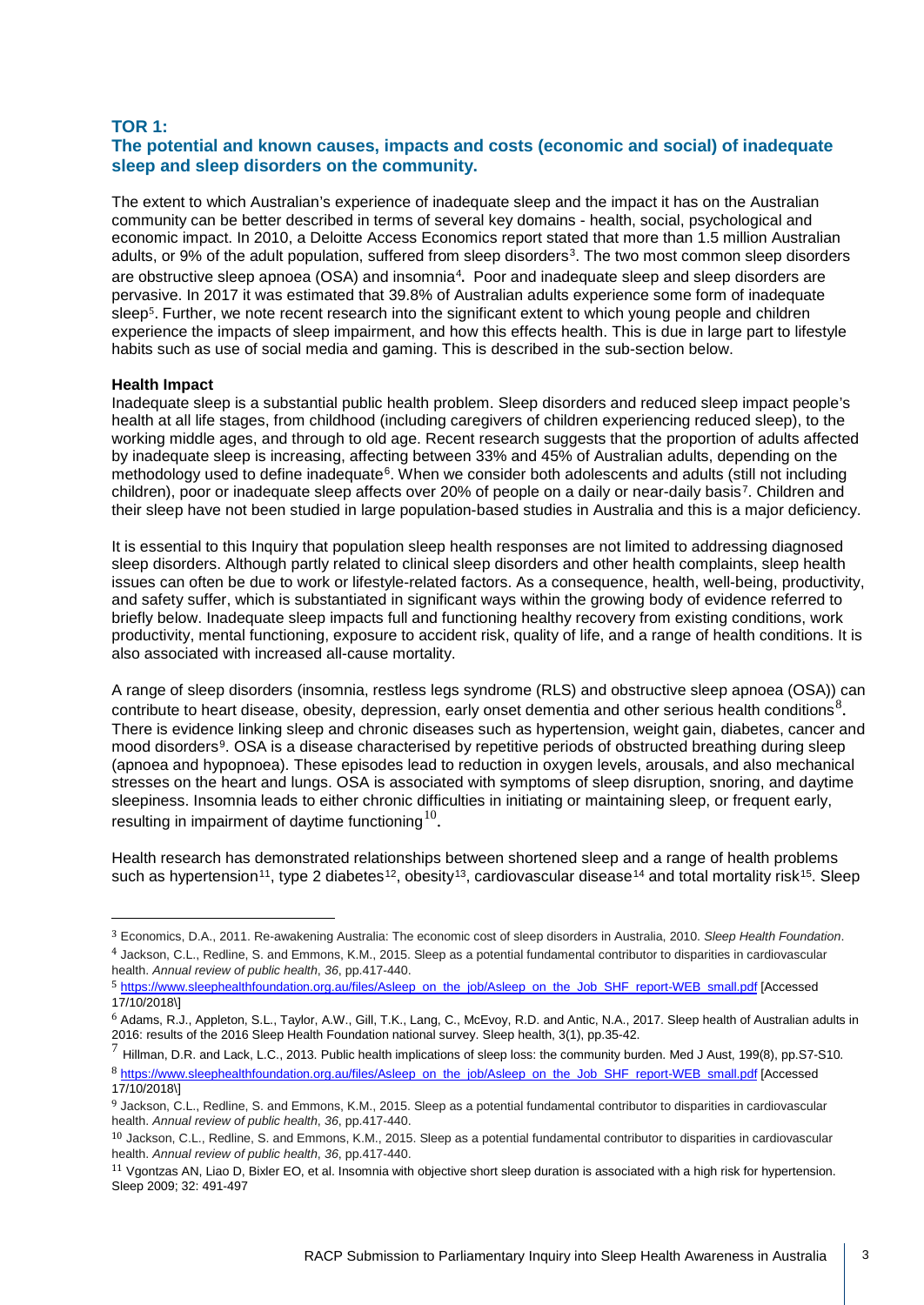disorders such as insomnia<sup>16</sup>, obstructive sleep apnoea (OSA)<sup>[17](#page-3-1)</sup> and restless leg syndrome<sup>[18](#page-3-2)</sup> have also been associated with increased morbidity and mortality. It has been posited that cardiovascular disease (CVD) is a particularly underappreciated potential consequence of suboptimal sleep[19](#page-3-3).

Furthermore, short sleep has an adverse effect on physical health with small but measurable increases in risk of heart attacks, stroke, hypertension, obesity, diabetes, depression, and mortality. Sleep loss impairs cognition, psychomotor function, and mood. This can result in lapses in attention and clear focus; reduced motivation; compromised problem solving; confusion, irritability, and memory lapses; impaired communication; slowed or faulty information processing and judgment; diminished reaction times; and indifference and loss of empathy. Research has shown that even brief periods of sleep restriction can impair intellectual performance, psychomotor vigilance, memory, and mood and increase insulin resistance and inflammatory markers. Such physical and psychological changes adversely affect health, mood, safety, and productivity both in the workplace and there are impacts on health and well-being. It is important to appreciate that sleep disorders impact productivity and safety such as through 'presenteeism' (being present at work but operating in a sub optimal way). This is a difficult aspect to research.

Lack of sleep was estimated to result in 3,017 Australian deaths in [20](#page-3-4)16-17<sup>20</sup>. Deaths relating to lack of sleep can be due to accidents such as falling asleep at the wheel of a vehicle, or from industrial accidents due to lack of sleep, or due to sequelae such as heart diseases and diabetes. Fatigue is a major cause of road accidents[21](#page-3-5).

#### **Sleep and young people**

Research by the University of Adelaide (2014) reported that more than 70% of South Australian teenagers experience insufficient sleep on every school night, with many reporting the overuse of electronic media (such as the internet, video games and mobile phones)<sup>22</sup>. It concluded that this delays the time teenagers go to bed, interrupts them during the night, and leads to longer times to achieve a deep sleep. The significant health and mental health effects on young people from lack of sleep can lead to problems with learning and concentration, poor eating habits, and a range of other behaviours that are either unhealthy or undesirable. Sleep is also important during periods of brain maturation, and there are significant biological and psychosocial changes in sleep and circadian regulation that exist across pubertal development[23.](#page-3-7)

#### **Financial impact**

Estimates of how sleep and sleep disorders impact the Australian economy are substantial. According to the most recent estimate by Deloitte Access Economics the economic cost (financial and nonfinancial) of inadequate sleep in Australia for the 2016–2017 financial year was \$66.3 billion<sup>[24](#page-3-8)</sup>. This equates to approximately \$8,968 per person affected in both financial and wellbeing costs.

14 Bagai K. Obstructive sleep apnea, stroke, and cardiovascular diseases. Neurologist 2010; 16: 329-339

 $12$  Spiegel K, Knutson K, Leproult R, et al. Sleep loss: a novel risk factor for insulin resistance and type 2 diabetes. J Appl Physiol 2005; 99: 2008-2019.

<sup>13</sup> Watanabe M, Kikuchi H, Tanaka K, Takahashi M. Association of short sleep duration with weight gain and obesity at 1-year follow-up: a large-scale prospective study. Sleep 2010; 33: 161-167

<sup>&</sup>lt;sup>15</sup> Grandner MA, Hale L, Moore M, Patel NP. Mortality associated with short sleep duration: the evidence, the possible mechanisms, and the future. Sleep Med Rev 2009; 14: 191-203.

<span id="page-3-0"></span><sup>16</sup> Léger D, Guilleminault C, Bader G, et al. Medical and socio-professional impact of insomnia. Sleep 2002; 25: 625-629

<span id="page-3-1"></span><sup>17</sup> Bagai K. Obstructive sleep apnea, stroke, and cardiovascular diseases. Neurologist 2010; 16: 329-339.

<span id="page-3-2"></span><sup>18</sup> Garcia-Borreguero D, Egatz R, Winkelmann J, Berger K. Epidemiology of restless legs syndrome: the current status. Sleep Med Rev 2006; 10: 153-167.

<span id="page-3-3"></span><sup>19</sup> Jackson, C.L., Redline, S. and Emmons, K.M., 2015. Sleep as a potential fundamental contributor to disparities in cardiovascular health. *Annual review of public health*, *36*, pp.417-440.

<span id="page-3-4"></span> $20$  Sleep Health Foundation and Deloitte Access Economics 2017 Asleep on the job: costs of inadequate sleep in Australia <sup>21</sup> <https://www.sleep.org.au/documents/item/68> [accessed 17/10/2018]

<span id="page-3-6"></span><span id="page-3-5"></span><sup>&</sup>lt;sup>22</sup> King, D.L., Delfabbro, P.H., Zwaans, T. and Kaptsis, D., 2014. Sleep interference effects of pathological electronic media use during adolescence. *International Journal of Mental Health and Addiction*, *12*(1), pp.21-35.

<span id="page-3-7"></span><sup>23</sup> Dahl, R.E. and Lewin, D.S., 2002. Pathways to adolescent health sleep regulation and behavior. *Journal of adolescent health*, *31*(6), pp.175-184.

<span id="page-3-8"></span><sup>&</sup>lt;sup>24</sup> Hillman, D., Mitchell, S., Streatfeild, J., Burns, C., Bruck, D. and Pezzullo, L., 2018. The economic cost of inadequate sleep. Sleep. Analysis was undertaken using prevalence, financial, and nonfinancial cost data derived from national surveys and databases.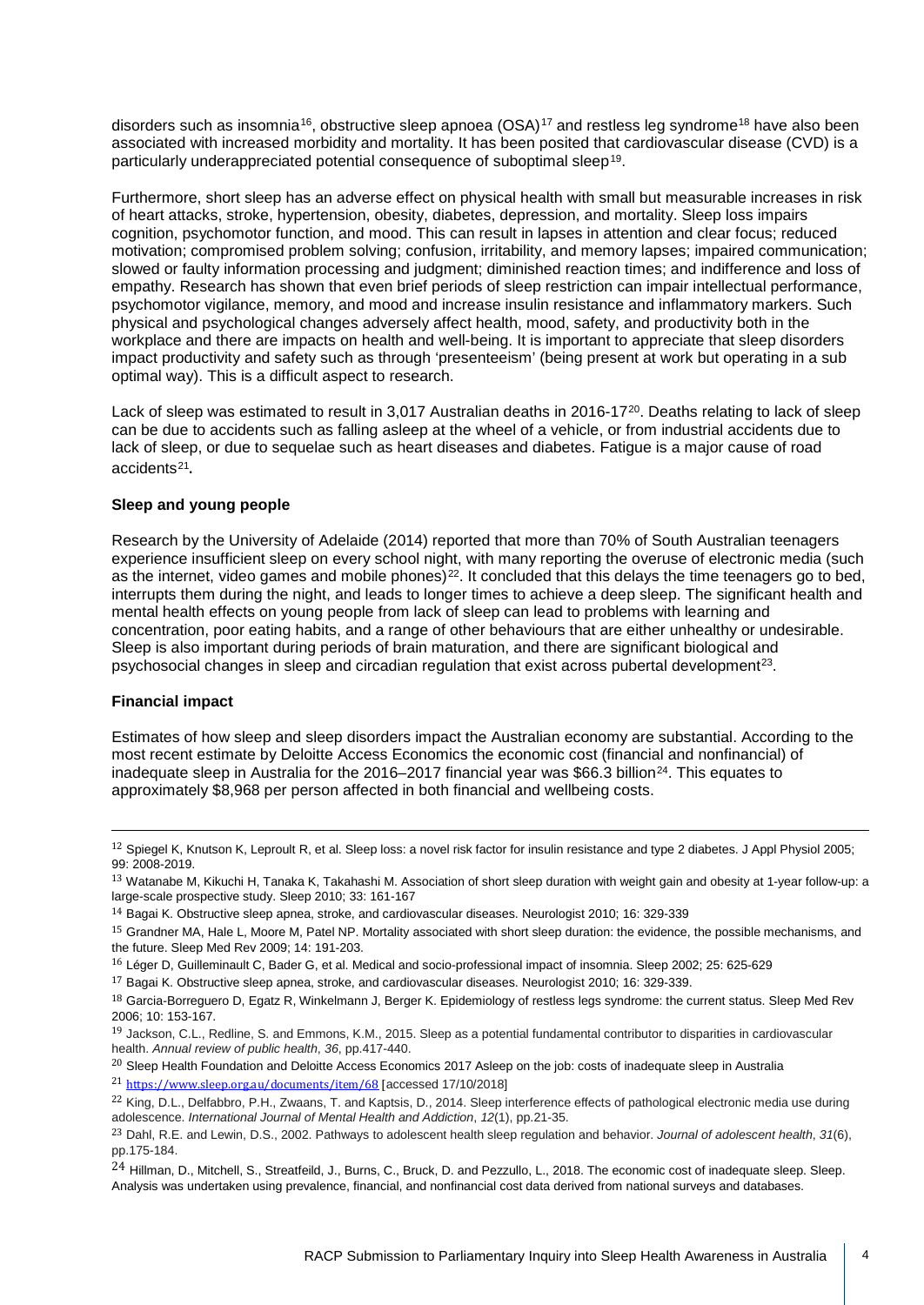The financial cost component was \$26.2 billion in financial costs (comprising health system, lost productivity and other costs in terms of resources). Nonfinancial costs in terms of loss of wellbeing (as measured by Disability Adjusted Life Years) was estimated at \$40.1 billion, which equates to 4.6% of the total Australian burden of disease for the year.

The components of the \$26.2 billion in financial costs comprised:

- health system costs of \$1.8 billion, or \$246 per person with inadequate sleep;
- productivity losses of \$17.9 billion, or \$2,418 per person with inadequate sleep;
- informal care costs of \$0.6 billion, or \$82 per person with inadequate sleep; and
- other financial costs, including deadweight losses (i.e. reduced taxation revenues and increased welfare payments), of \$5.9 billion, or \$802 per person with inadequate sleep.

Within the \$1.8 billion health system costs component, the shares of these costs that are attributable to different diseases resulting from inadequate sleep are as follows:

- sleep disorders (12.8%)
- congestive cardiac failure (0.7%)<br>- coronary artery disease (6.3%)
- coronary artery disease (6.3%)
- stroke  $(3.8\%)$ <br>- type 2 diabete
- type 2 diabetes (1%)
- depression (21.9%)
- medical costs of workplace injuries (34.2%)
- and medical costs of motor vehicle accidents (19.3%)<sup>25</sup>.

Reports such as the one cited above have recognised that estimated costs, while sizeable are likely to significantly underestimate the total cost to the community of sleep-related problems<sup>26</sup>.

## **TOR 2:**

## **Access to, support and treatment available for individuals experiencing inadequate sleep and sleep disorders, including those who are: children and adolescents, from culturally and linguistically diverse backgrounds, living in rural, regional and remote areas, Aboriginal and Torres Strait Islander.**

#### **The importance of clinical education and health provider awareness**

Poor sleep and [sleep disorders](https://www.sciencedirect.com/topics/neuroscience/sleep-disorders) are common but may be under-reported and inadequately addressed by primary health providers<sup>27</sup>. There is a need for much greater awareness of the importance of sleep health at all ages, and the availability of support and treatment, especially non-pharmacological treatment. One in twenty Australians experience significant insomnia[28.](#page-4-3) They have reported an experience of diminished functioning and life dissatisfaction independent of other physical and psychiatric conditions. People with insomnia are more frequent users of medications and healthcare services than those without insomnia even after accounting for comorbidities. This study concludes there is a need to improve public and clinical awareness of the burden associated with insomnia and the availability of treatment options<sup>[29](#page-4-4)</sup>.

Thus there is a need for a greater focus on sleep medicine in medical schools and during General Practice training to support less prescribing of sedatives for insomnia for example, in favour of cognitive behaviour

<span id="page-4-0"></span><sup>&</sup>lt;sup>25</sup> Hillman, D., Mitchell, S., Streatfeild, J., Burns, C., Bruck, D. and Pezzullo, L., 2018. The economic cost of inadequate sleep. Sleep. Analysis was undertaken using prevalence, financial, and nonfinancial cost data derived from national surveys and databases.

<span id="page-4-2"></span><span id="page-4-1"></span><sup>&</sup>lt;sup>26</sup> Hillman, D.R. and Lack, L.C., 2013. Public health implications of sleep loss: the community burden. Med J Aust, 199(8), pp.S7-S10. <sup>27</sup> Miller, J.N. and Berger, A.M., 2016. Screening and assessment for obstructive sleep apnea in primary care. Sleep medicine

reviews, 29, pp.41-51.

<span id="page-4-3"></span><sup>&</sup>lt;sup>28</sup> Bin, Y.S., Marshall, N.S. and Glozier, N., 2012. The burden of insomnia on individual function and healthcare consumption in Australia. Australian and New Zealand Journal of Public Health, 36(5), pp.462-468.

<span id="page-4-4"></span> $^{29}$  Bin, Y.S., Marshall, N.S. and Glozier, N., 2012. The burden of insomnia on individual function and healthcare consumption in Australia. Australian and New Zealand Journal of Public Health, 36(5), pp.462-468.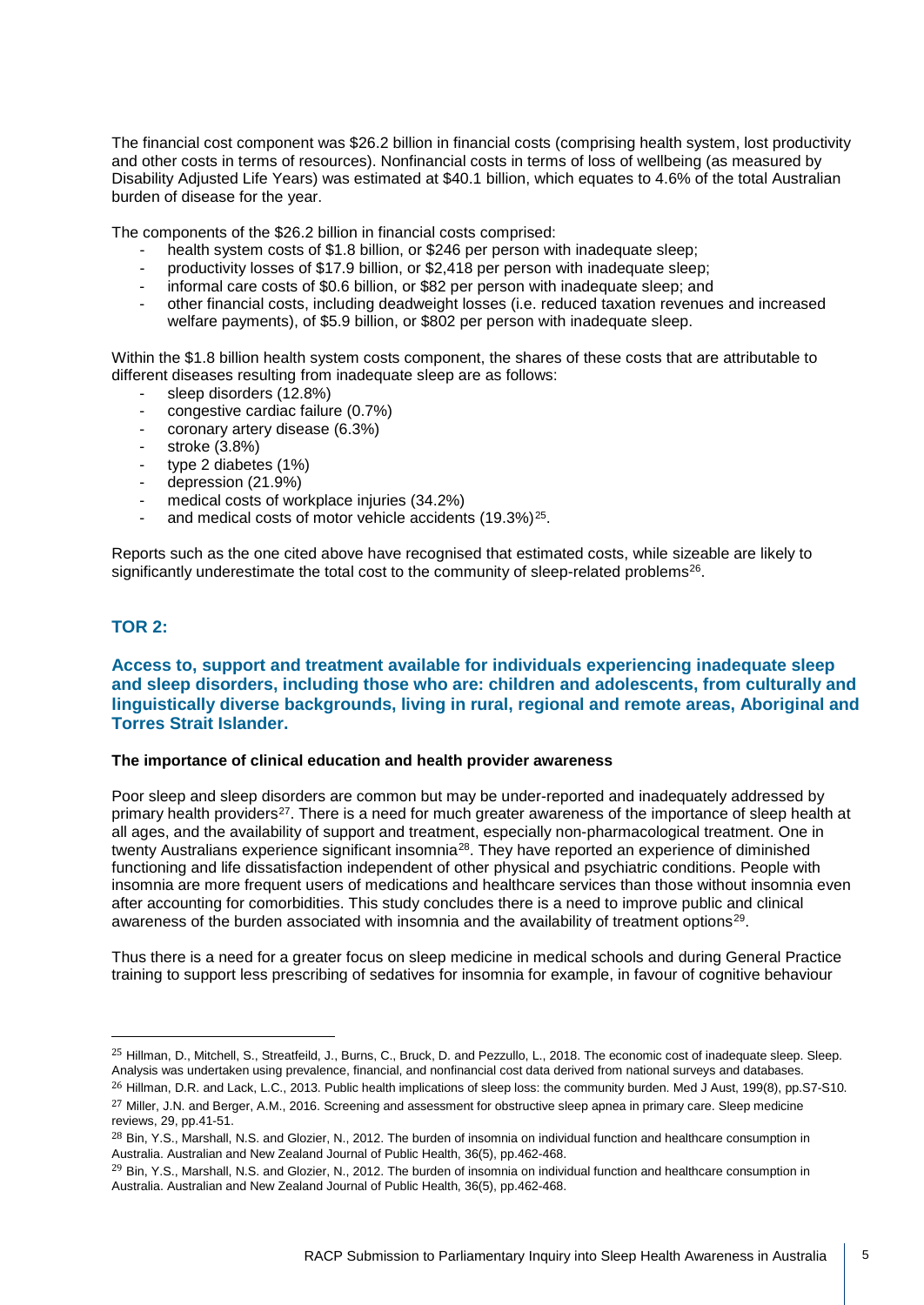therapy. Research and the experience of sleep specialists show that referral of patients with insomnia to sleep clinics is relatively rare  $30$ .

Health professionals need to be equipped with more knowledge about sleep and its health impacts, but importantly they should be sufficiently familiar with the field and the practical application of each of the available OSA investigations and treatment options. The specialty of sleep medicine now has a robust curriculum, encompassing both respiratory and non-respiratory sleep disorders, and requires a full year of dedicated training. This will see larger numbers of specialists with sufficient skills to assist with managing the public health burden of OSA[31.](#page-5-1)

There needs to be increased awareness about clinical assessment, goals of OSA treatment and the various available treatment options. Patient access to specialist sleep services has been limited and this strategy alone will not be able to cope with the evidently large burden of disease. It is possible for there to be suitable training and support from a specialist sleep centre to upscale sleep service delivery at the primary care level and translate validated simplified models of care for OSA into routine care. It is preferable that the large burden of disease be best served in the long term by an expanded trained pool of primary care and other health care providers working alongside sleep and respiratory specialists.

#### **The importance of public education in facilitating access**

For the general population without mental illness, it is important to consider what is non-pathological in terms of poor sleep. Recognition and awareness of the underlying cause or contributing factors to health conditions and behaviours facilitates early diagnosis and treatment. Education is a key strategy and we support education campaigns directed to both the public and to health practitioners. For the public we advocate the introduction of a wide scale education program in schools. This could have a similar design to the successful uptake of 'slip, slop, slap' campaign messages.

Community-based primary health care professionals, including GPs, nurses, Aboriginal health care workers, pharmacists, dentists and psychologists must be made familiar with signs and risks of potential poor sleep health and sleep disorders and be able to suggest appropriate referrals.

The College strongly recommends that there be national support for and resourcing for all individuals with sleep disorders to have these issues identified and to have access to timely and appropriate care. Interventions should be able to be personalised and include lifestyle programs to improve sleep quality and reduce sleep deprivation.

#### **The importance of appropriate prescribing practices**

The management rate for OSA tripled from 2000 to 2014, illustrating the significant rise in patients seeking treatment for the sleep disorder<sup>32</sup>. Primary care treatment trends were assessed for patients older than fifteen years where insomnia or difficulty sleeping was managed using Bettering the Evaluation And Care of Health (BEACH) data<sup>[33](#page-5-3)</sup>. Trends in these encounters from 2000–2015 showed that pharmacotherapy was used in approximately 90% of encounters; nonpharmacological advice was given at approximately 20%; and onward referral at approximately 1% of encounters<sup>34</sup>.

We are concerned with more common approaches to sleep disorders, insomnia and inadequate sleep leaning towards prescribed medications. For example, Australian data shows that 96% of insomnia presentations

<span id="page-5-0"></span> <sup>30</sup> Cheung, J.M., Atternäs, K., Melchior, M., Marshall, N.S., Fois, R.A. and Saini, B., 2014. Primary health care practitioner perspectives on the management of insomnia: a pilot study. Australian journal of primary health, 20(1), pp.103-112.

<span id="page-5-1"></span><sup>31</sup> Mansfield, D.R., Antic, N.A. and McEvoy, R.D., 2013. How to assess, diagnose, refer and treat adult obstructive sleep apnoea: a commentary on the choices. Med J Aust, 199(8), pp.S21-S26.

<span id="page-5-3"></span><span id="page-5-2"></span><sup>32</sup> Cross, N.E., Harrison, C.M., Yee, B.J., Grunstein, R.R., Wong, K.K., Britt, H.C. and Marshall, N.S., 2016. Management of snoring and sleep apnea in Australian primary care: the BEACH study (2000–2014). Journal of Clinical Sleep Medicine, 12(08), pp.1167-1173. 33 a nationally representative cross-sectional survey of 1,000 newly randomly sampled family physicians' activity in Australia per year (now discontinued)

<span id="page-5-4"></span><sup>34</sup> Miller, C.B., Valenti, L., Harrison, C.M., Bartlett, D.J., Glozier, N., Cross, N.E., Grunstein, R.R., Britt, H.C. and Marshall, N.S., 2017. Time trends in the family physician management of insomnia: the Australian experience (2000–2015). Journal of Clinical Sleep Medicine, 13(06), pp.785-790.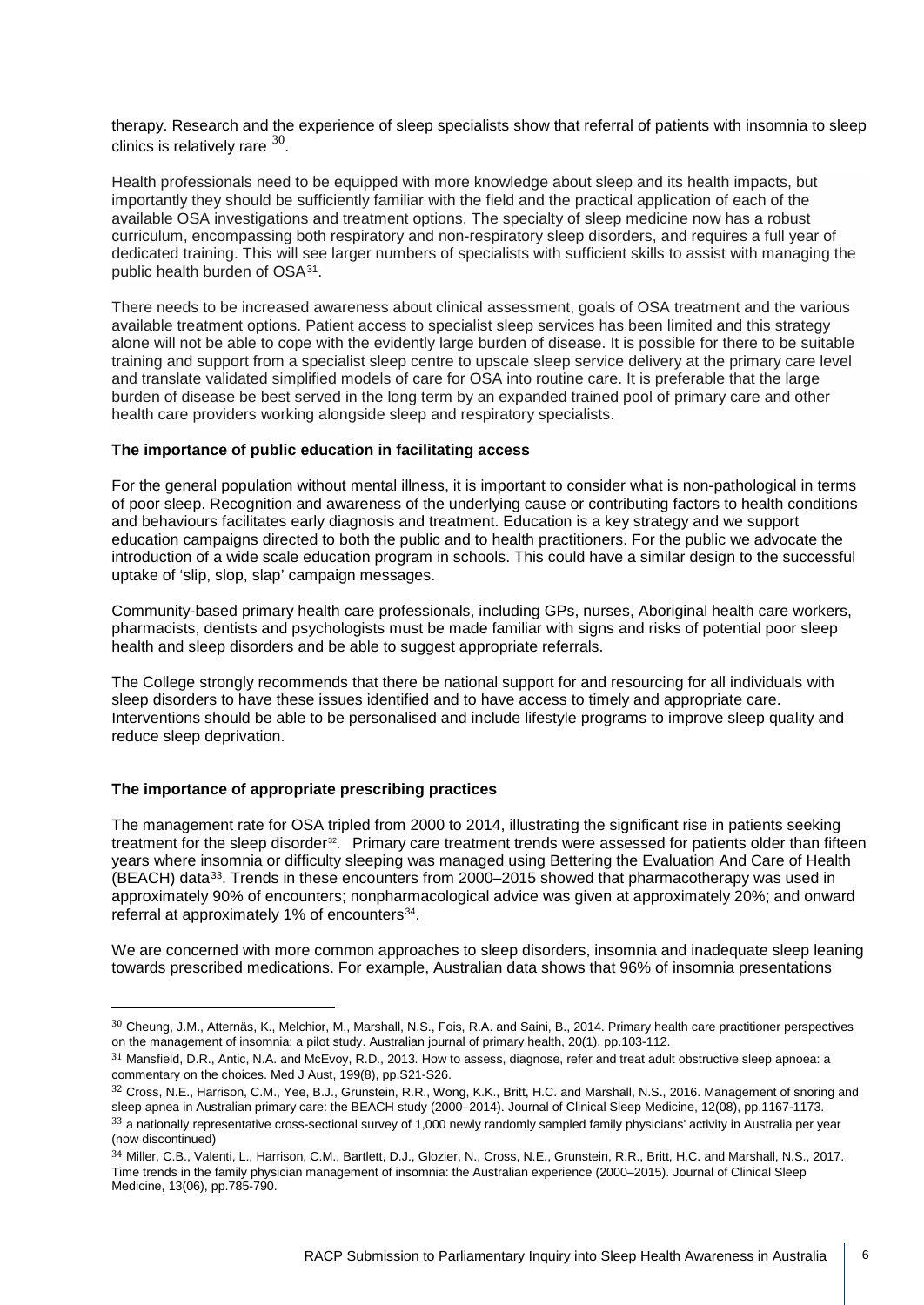result in prescribed medications<sup>[35](#page-6-0)</sup>. The majority (nearly 85%) of the prescribed medications are sedativehypnotics (benzodiazepine derivatives and benzodiazepine related drugs), and 5% are mainly antidepressants. The reasons given by GPs are being time poor, not knowing clear referral paths, experiencing a shortage of Cognitive Behavioural Therapy for Inso[mn](#page-6-1)ia (CBTi) providers and having a lack of skills in behavioural treatment provision for patients with insomnia.<sup>36</sup>

GPs and pharmacists can have difficulty translating evidence into routine insomnia management because of pressure to prescribe 'quick-fix' pharmacotherapy solutions, sometimes a reluctance to engage in nonpharmacological interventions, pressure coming from patients (such as shift workers), the need for the fast flow of patients in the fee for service system, and pharmacists' pressure to generate pharmacological sales  $37$ .

## **Access and timeliness**

Recent data is hard to obtain but previous research stated that patients wait an average of 9 (range, 1–32) weeks for initial consultation after being referred<sup>[38](#page-6-3).</sup> Sleep specialists request diagnostic polysomnography (PSG) resulting in an additional wait of 21 (4–68) weeks in the public sector and 4 [\(1–12\)](https://www.atsjournals.org/doi/full/10.1164/rccm.200308-1124PP) weeks in the private sector. After completion of the diagnostic study, the time lapse until therapy is started is highly variable with some centres starting patients immediately and others waiting up to 40 weeks for a continuous positive air pressure (CPAP) titration study. Most laboratories will prioritize studies on the basis of clinical urgency that is

decided by the referring physician and some will also use clinical prediction rules<sup>[39](#page-6-4)</sup>. After 1 November 2018, changes to MBS items for sleep studies are expected to better ensure patients with proven sleep disorders are identified and appropriately managed. For example, the wait time to diagnostic PSG may well improve after this time, because the new item number allows GPs to refer directly to the laboratory for a PSG, thus avoiding the wait time for sleep physician assessment prior.

More recent data still suggests delayed access to treatment, especially within the public system. For example:

- In 2013 the Children's Hospital at Westmead reported wait times for the sleep and respiratory clinic of up to twelve months to see specialists<sup>[40](#page-6-5)</sup>.
- The Sleep Clinic in Queensland reports a wait time of six to eight months<sup>[41](#page-6-6)</sup>.
- SA Health Metropolitan Specialist Outpatient Clinics reported in July 2018 the median wait time for sleep disorders is between 3.5 and 7 months $^{42}$  $^{42}$  $^{42}$ .

Better use of telehealth has an important role to play in enabling sleep specialists to assist health care practitioners and patients in rural and regional communities<sup>[43](#page-6-8)</sup>. There is also a case for expanding the availability of limited channel sleep testing whether through amendments to the MBS or through other means. Currently, this type of testing tends to be offered directly to the patient at various outlets and pharmacies linked to the potential sale of CPAP and other therapeutic devices but may not include the medical profession at all.

#### **Services and facilities for children and young people**

<span id="page-6-0"></span> $35$  J.M.Y. Cheung, K. Atternas, M. Melchior, et al.Primary health care practitioner perspectives on the management of insomnia: a pilot study Aust J Prim Health, 20 (2014), pp. 103-112

<span id="page-6-1"></span><sup>36</sup> Wong, K., Bartlett, D.J. and Saini, B., 2018. Integrated primary care insomnia management in Australia. Research in Social and Administrative Pharmacy, 14(2), pp.170-179.

<span id="page-6-2"></span><sup>37</sup> Cheung, J.M., Atternäs, K., Melchior, M., Marshall, N.S., Fois, R.A. and Saini, B., 2014. Primary health care practitioner perspectives on the management of insomnia: a pilot study. Australian journal of primary health, 20(1), pp.103-112.

<span id="page-6-3"></span><sup>38</sup> Flemons, W.W., Douglas, N.J., Kuna, S.T., Rodenstein, D.O. and Wheatley, J., 2004. Access to diagnosis and treatment of patients with suspected sleep apnea. *American journal of respiratory and critical care medicine*, *169*(6), pp.668-672.

<span id="page-6-4"></span><sup>&</sup>lt;sup>39</sup> Flemons, W.W., Douglas, N.J., Kuna, S.T., Rodenstein, D.O. and Wheatley, J., 2004. Access to diagnosis and treatment of patients with suspected sleep apnea. *American journal of respiratory and critical care medicine*, *169*(6), pp.668-672.

<span id="page-6-5"></span><sup>40</sup> <https://www.smh.com.au/national/nsw/children-wait-two-years-for-sleep-study-20130406-2hdjz.html> (accessed 18/10/2018]

<span id="page-6-6"></span><sup>41</sup> <https://www.goldcoast.health.qld.gov.au/our-services/sleep-studies> [accessed 18/10/2018]

<span id="page-6-7"></span><sup>42</sup> [SA Health Metropolitan Specialist Outpatient Clinics](https://www.sahealth.sa.gov.au/wps/wcm/connect/2dd265a5-9fb6-4201-bea3-e5e3d9ace0a7/SA+Health+Metropolitan+Specialist+Outpatient+Clinics+Waiting+Time+Report+of+31+July+2018.pdf?MOD=AJPERES&CACHEID=ROOTWORKSPACE-2dd265a5-9fb6-4201-bea3-e5e3d9ace0a7-mp1Snk7) July 2018

<span id="page-6-8"></span><sup>43</sup> Mansfield, D.R., Antic, N.A. and McEvoy, R.D., 2013. How to assess, diagnose, refer and treat adult obstructive sleep apnoea: a commentary on the choices. Med J Aust, 199(8), pp.S21-S26.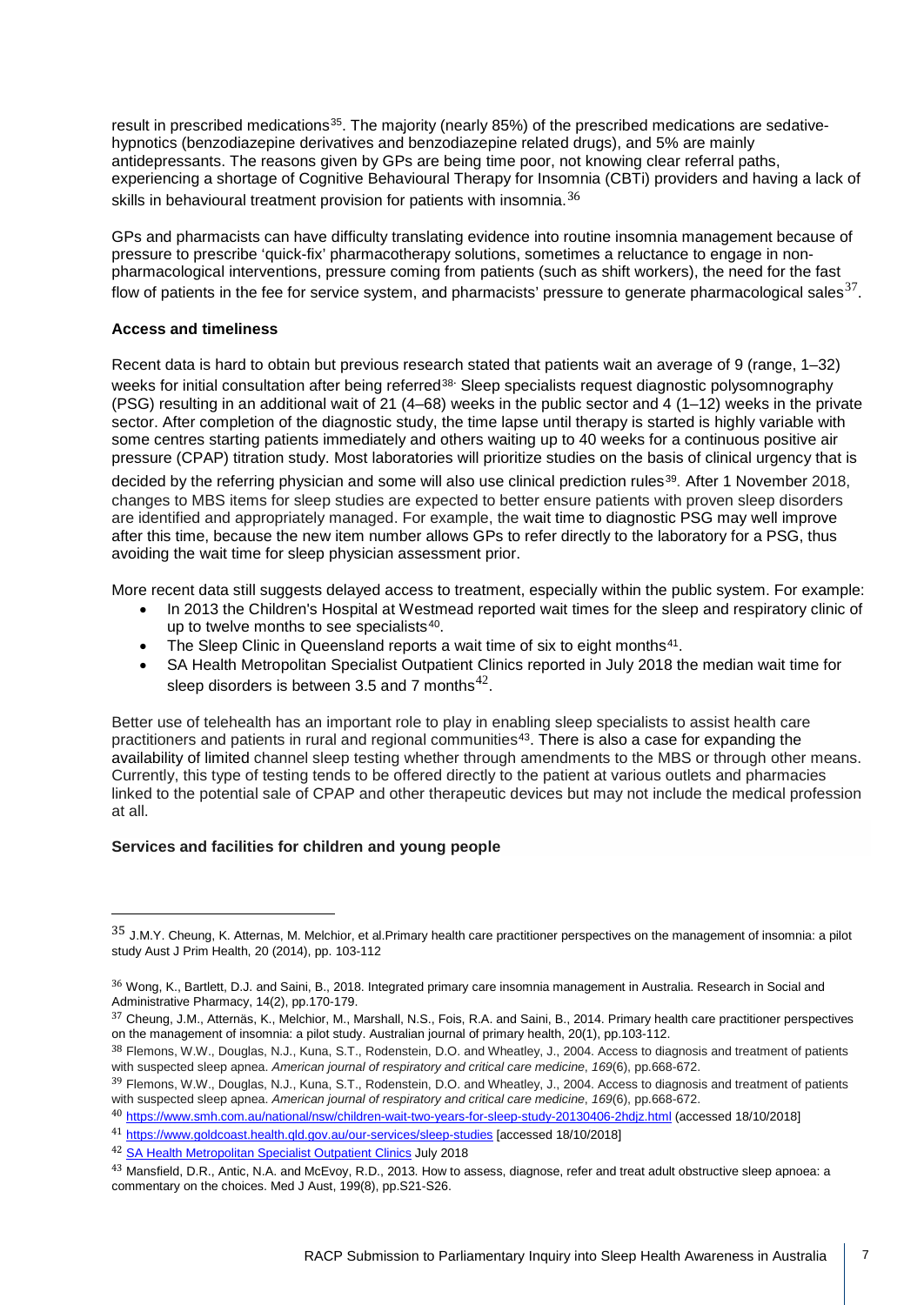There are prolonged waiting lists to address paediatric sleep issues. Current waiting lists are a year in the public centres, which at present are restricted to tertiary hospitals in major cities of each state<sup>44</sup>. The reasons for this are:

- All paediatric studies are done in a hospital sleep lab
- There is no funding for home studies for children.
- There is no funding for unattended paediatric studies, largely because of safety concerns about the need to monitor use of devices with children (for example, to ensure use of 'leads' do not get entangled).
- In the past decade all the expansion in paediatric sleep services has largely been in the private health sector, focusing on diagnostic studies in children age >3 years. This leads to a disproportionate increase in demand for public facilities from those children with increased complexity (more medical comorbidities, more likelihood of using or needing to use CPAP or Bilevel).

The outcome of these circumstances has been extremely long and impractical waiting lists for these paediatric (under 18) studies, of more than one year in some centres. The only real way to address this is to increase the capacity of the public health system for paediatric sleep studies. However, it is important that any increase in capacity is supported by:

- a) funded training positions
- b) staff to analyse studies
- c) staff to commence and oversee treatment with CPAP or BiLevel
- d) administrative support (for example, to manage bookings, type and send reports).

#### **The relationship between sleep health and chronic disease**

Different sleep problems often coexist, potentially complicating diagnosis and management. A recent Australian study based on a national survey of Australian adults showed how common clinical sleep conditions are and importantly, are associated with a considerable burden on health. This was a crosssectional national online survey that assessed diagnosed OSA, OSA symptoms, insomnia symptoms, sleep problems, [excessive daytime sleepiness,](https://www.sciencedirect.com/topics/medicine-and-dentistry/excessive-daytime-sleepiness) and physician-diagnosed health conditions (heart disease, [diabetes,](https://www.sciencedirect.com/topics/medicine-and-dentistry/diabetes) [hypertension,](https://www.sciencedirect.com/topics/medicine-and-dentistry/hypertension) [reflux](https://www.sciencedirect.com/topics/medicine-and-dentistry/reflux) disease, lung disease, depression, anxiety/panic disorder, arthritis)[45](#page-7-1). This study concluded that OSA remains unsuccessfully managed for most people with frequent, ongoing symptoms among those with diagnosed OSA. The study also noted a large group of participants with likely undiagnosed, symptomatic OSA who were younger than the diagnosed and potentially at higher risk of cardiometabolic problems.

Given that OSA is an emerging cardiovascular risk factor<sup>[46](#page-7-2),</sup> it is important that patients have access to timely treatment so that other chronic conditions can be identified and managed concurrently, and preventative measures be taken. The Inquiry Committee will be aware of the increasing proportion of the Australian population with multimorbid chronic conditions, and this includes the increasing proportion of children and adults who are obese and have cardiovascular related diseases<sup>47</sup>.

Research elsewhere has shown that individuals, notably studies of elderly patients, with chronic OSA are more likely to have diagnoses of congestive heart failure (CHF), pulmonary circulation disorders, COPD, and obesity[48](#page-7-4). Diagnosed OSA was significantly associated with ≥1 cardiometabolic condition and [arthritis.](https://www.sciencedirect.com/topics/medicine-and-dentistry/arthritis) The Epworth Sleepiness Scale (ESS) was associated with diagnosed and undiagnosed OSA, insomnia symptoms and restless legs, and these sleep conditions were also significantly associated with ≥2 diagnosed medical problems[49.](#page-7-5)

<span id="page-7-3"></span>47 Sanders, R.H., Han, A., Baker, J.S. and Cobley, S., 2015. Childhood obesity and its physical and psychological co-morbidities: a systematic review of Australian children and adolescents. *European journal of pediatrics*, *174*(6), pp.715-746.

<span id="page-7-1"></span><span id="page-7-0"></span> <sup>44</sup> Personal communication with Professor Karen Waters, University of Sydney (1/11/2018) based on her own research and knowledge 45 Appleton, S.L., Gill, T.K., Lang, C.J., Taylor, A.W., McEvoy, R.D., Stocks, N.P., González-Chica, D.A. and Adams, R.J., 2018. Prevalence and comorbidity of sleep conditions in Australian adults: 2016 Sleep Health Foundation national survey. Sleep health, 4(1), pp.13-19.

<span id="page-7-2"></span><sup>46</sup> Costa, L.E., Uchôa, C.H.G., Harmon, R.R., Bortolotto, L.A., Lorenzi-Filho, G. and Drager, L.F., 2015. Potential underdiagnosis of obstructive sleep apnoea in the cardiology outpatient setting. *Heart*, pp.heartjnl-2014.

<span id="page-7-4"></span><sup>48</sup> Diaz, K., Faverio, P., Hospenthal, A., Restrepo, M.I., Amuan, M.E. and Pugh, M.J.V., 2014. Obstructive sleep apnea is associated with higher healthcare utilization in elderly patients. Annals of thoracic medicine, 9(2), p.92.

<span id="page-7-5"></span><sup>49</sup> Appleton, S.L., Gill, T.K., Lang, C.J., Taylor, A.W., McEvoy, R.D., Stocks, N.P., González-Chica, D.A. and Adams, R.J., 2018. Prevalence and comorbidity of sleep conditions in Australian adults: 2016 Sleep Health Foundation national survey. Sleep health, 4(1), pp.13-19.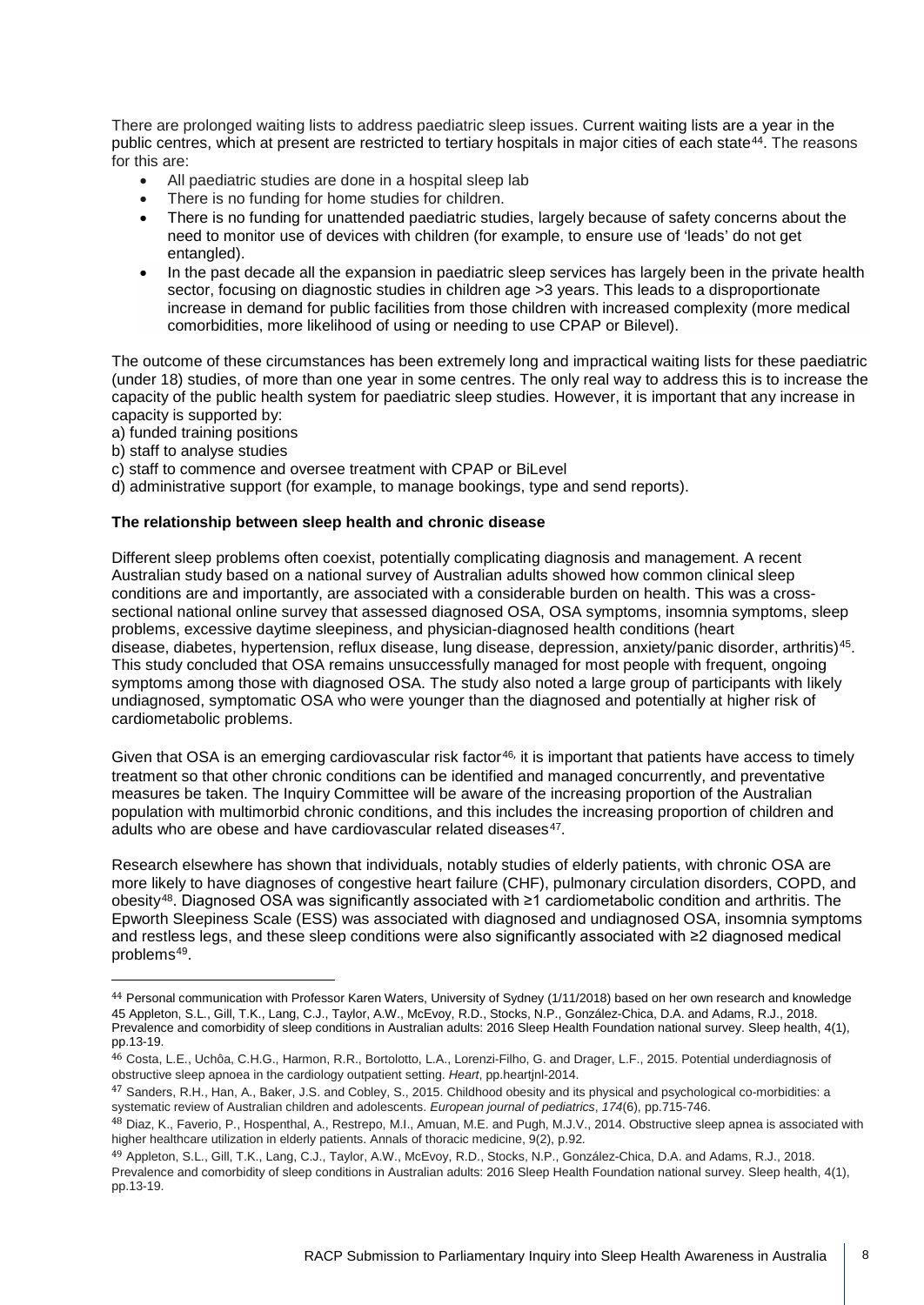OSA is also a common condition that has been associated with atrial fibrillation (AF), but there is a paucity of data from large longitudinal cohorts to establish whether OSA is a risk factor for AF independent of obesity and other established risk factors<sup>[50](#page-8-0)</sup>.

#### **Vulnerable population groups**

We would like to draw attention to the need for timely treatment for people in more vulnerable groups. These include people with mental health issues, people with disability and persistent pain, and people with intellectual disability. People with mental health issues may also excessively use pharmacological means for sleep compared to other means of treating sleep disturbances.

People with intellectual disability can suffer chronic poor sleep and have a high prevalence of sleep disorders. This has significant ramifications, and sometimes additional (sedative) drugs are prescribed.

Sleep apnoea and other sleep disorders are common in people with a variety of disabilities including stroke, spinal cord injury<sup>[51](#page-8-1) [52](#page-8-2)</sup>, traumatic brain injury<sup>[53](#page-8-3)</sup>, multiple sclerosis<sup>[54](#page-8-4)</sup> and many others. Diagnosis may be difficult or delayed due to lack of awareness or accompanying physical and cognitive impairment. Reduced mobility and cognition may limit access to specialist sleep assessment and treatment and established treatments e.g. continuous positive airway pressure (CPAP) may be even more difficult for people with disability to tolerate than the general population. Sleep disorders may reduce the individuals' ability to participate in rehabilitation programs and impact on quality of life.

We would also like to draw the Committee's attention to the importance of addressing sleep disorders for people with disabilities. For instance, we note that untreated OSA can exacerbate post-stroke prognosis, as it may also influence rehabilitation efforts and functional outcomes such as [cognitive function](https://www.sciencedirect.com/topics/medicine-and-dentistry/cognitive-function) after a stroke<sup>[55](#page-8-5)</sup>. Obstructive sleep apnoea directly and indirectly increases risk of stroke through a variety of autonomic, chemical, and inflammatory mechanisms and vascular risk factors such as [hypertension,](https://www.sciencedirect.com/topics/medicine-and-dentistry/hypertension) obesity, and [diabetes mellitus](https://www.sciencedirect.com/topics/neuroscience/diabetes-mellitus)<sup>56</sup>.

There has to date been little attention to the nature and burden of sleep related breathing disorders among Australia's adult Aboriginal and Torres Strait Islanders<sup>57</sup>. One of the very few studies in northern and central Australia shows that Aboriginal and Torres Strait Islander peoples have a reduced rate of use of diagnostic sleep services. This study highlights the significant difficulties in providing follow-up and ensuring treatment is implemented. In summary Aboriginal and Torres Strait Islander people are impacted by Indigeneity, remote residence, environmental factors, and low awareness of sleep health when it comes to service accessibility and support following a diagnosis. It is important there is education provided on the health risks of untreated OSA and the benefits of treatment<sup>[58](#page-8-8)</sup>. Part of the solution is to better understand the enablers and barriers to care in more remote and rural areas<sup>59</sup>.

<span id="page-8-0"></span> <sup>50</sup> Cadby, G., McArdle, N., Briffa, T., Hillman, D.R., Simpson, L., Knuiman, M. and Hung, J., 2015. Severity of OSA is an independent predictor of incident atrial fibrillation hospitalization in a large sleep-clinic cohort. *Chest*, *148*(4), pp.945-952.

<span id="page-8-1"></span><sup>51</sup> Proserpio, P., Lanza, A., Sambusida, K., Fratticci, L., Frigerio, P., Sommariva, M., Stagni, E.G., Redaelli, T., De Carli, F. and Nobili, L., 2015. Sleep apnea and periodic leg movements in the first year after spinal cord injury. Sleep medicine, 16(1), pp.59-66.

<span id="page-8-2"></span><sup>52</sup> Sankari, A., Martin, J.L., Bascom, A.T., Mitchell, M.N. and Badr, M.S., 2015. Identification and treatment of sleep-disordered breathing in chronic spinal cord injury. Spinal cord, 53(2), p.145.

<span id="page-8-4"></span><span id="page-8-3"></span><sup>53</sup> Imbach, L.L., Büchele, F., Valko, P.O., Li, T., Maric, A., Stover, J.F., Bassetti, C.L., Mica, L., Werth, E. and Baumann, C.R., 2016. Sleep–wake disorders persist 18 months after traumatic brain injury but remain underrecognized. Neurology, 86(21), pp.1945-1949. 54 Hughes, A.J., Dunn, K.M. and Chaffee, T., 2018. Sleep disturbance and cognitive dysfunction in multiple sclerosis: a systematic review. Current neurology and neuroscience reports, 18(1), p.2.

<span id="page-8-5"></span><sup>55</sup> Ramos, A.R., Seixas, A. and Dib, S.I., 2015. Obstructive sleep apnea and stroke: links to health disparities. Sleep health, 1(4), pp.244- 248.

<span id="page-8-6"></span><sup>56</sup> Ramos, A.R., Seixas, A. and Dib, S.I., 2015. Obstructive sleep apnea and stroke: links to health disparities. Sleep health, 1(4), pp.244- 248.

<span id="page-8-7"></span><sup>57</sup> Woods CE, McPherson K, Tikoft E, Usher K, Hosseini F, Ferns J, Jersmann H, Antic R, Maguire GP. Sleep disorders in Aboriginal and Torres Strait Islander people and residents of regional and remote Australia. *J Clin Sleep Med* 2015;11(11):1263–1271.

<span id="page-8-8"></span><sup>58</sup> Woods CE, McPherson K, Tikoft E, Usher K, Hosseini F, Ferns J, Jersmann H, Antic R, Maguire GP. Sleep disorders in Aboriginal and Torres Strait Islander people and residents of regional and remote Australia. *J Clin Sleep Med* 2015;11(11):1263–1271.

<span id="page-8-9"></span><sup>59</sup> Woods CE, McPherson K, Tikoft E, Usher K, Hosseini F, Ferns J, Jersmann H, Antic R, Maguire GP. Sleep disorders in Aboriginal and Torres Strait Islander people and residents of regional and remote Australia. *J Clin Sleep Med* 2015;11(11):1263–1271.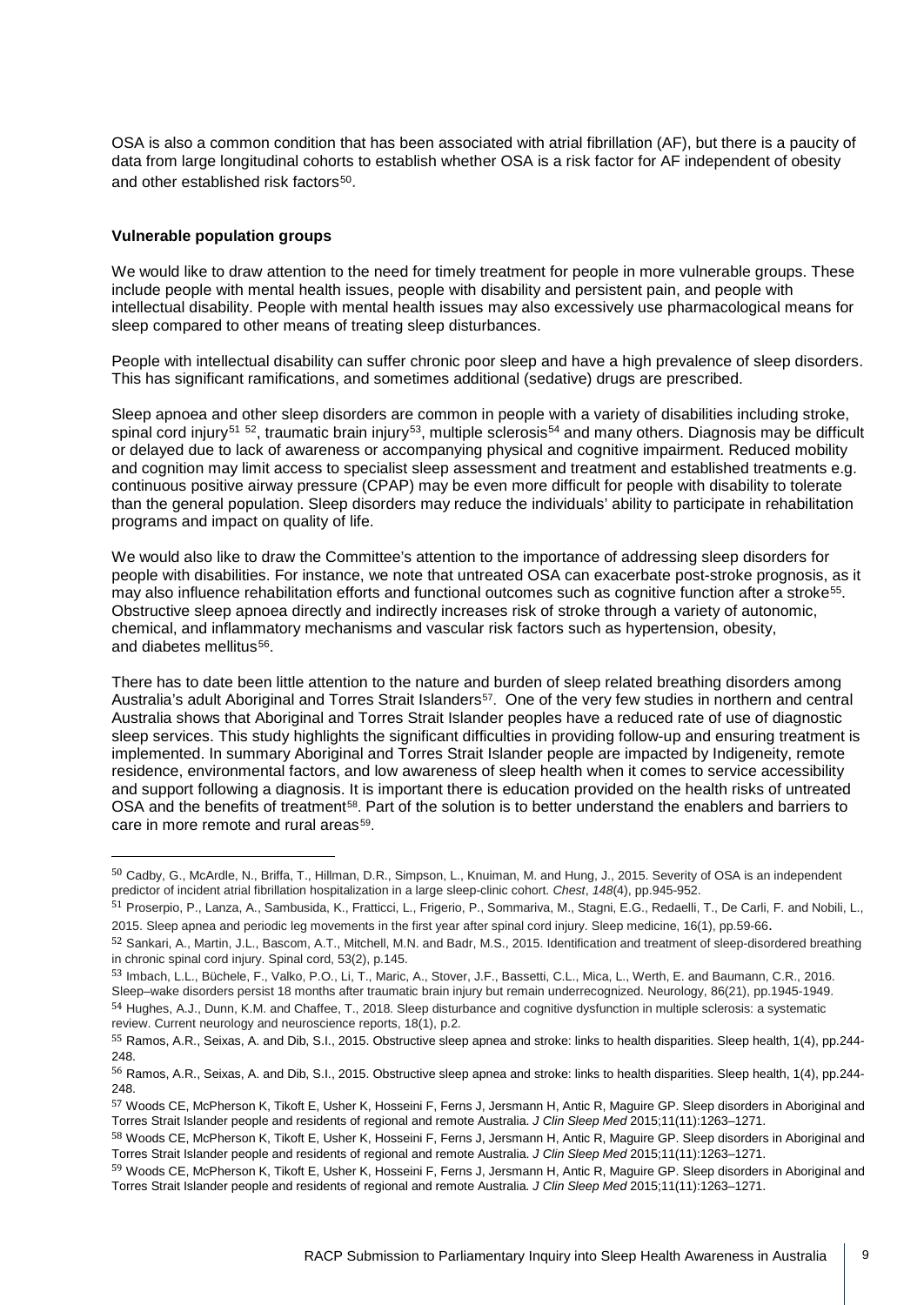#### **Prevention**

The College places emphasis on prevention because preventative strategies make better use of limited resources for exacerbated conditions and co-morbidities. Therefore, it is sensible for both individuals and for the wider community to support exploration of preventative approaches to stop temporary "physiological poor sleep" becoming a chronic problem where possible.

## **TOR 3:**

## **Education, training and professional development available to healthcare workers in the diagnosis, treatment and management of individuals experiencing inadequate sleep and sleep disorders.**

The College would like to see value placed on proper sleep as an essential part of living for better mental health and physical health. We support the ASA in advocating for a national sleep health awareness campaign.

Sleep related content must be specifically and overtly included into the education and training curricula of undergraduate medicine, nursing and allied health programs including continuing education programs for health professionals and community health workers.

#### **Regulation and appropriate treatment – assurance for patients**

Sleep physicians encounter patients who receive incorrect advice and inappropriate therapy and this can result in poor outcomes. This can be as a result of industry driven sleep services which encourage patients to purchase CPAP devices in the absence of sleep physician oversight. We have been advised anecdotally of patients having been told they have sleep apnoea and being told of alarming consequences such as it "could kill them overnight". This may be followed with the patient being asked to purchase an expensive CPAP machine. When such patients consult a sleep physician and the test is repeated they may find they actually have very mild sleep apnoea which could be treated with weight loss, sleeping on their sides or dental appliances and did not require CPAP therapy. The CPAP devices cost between \$1000- \$2500 and Bilevel devices are around \$5000. Our members are aware of other patients who have been told they have obstructive sleep apnoea and were advised to buy a CPAP pump, when other serious sleep disorders such as narcolepsy were not identified. This is the kind of risk and result when a health professional trained in the management of sleep disorders is not involved.

The College highlights to this Inquiry that the provision of CPAP/BiPAP is not regulated by any government body and is not considered a medication. This means anyone can provide diagnostic testing for sleep apnoea (which may/may not be billed to Medicare) and subsequently advise people to purchase and use CPAP.

To protect the public, the provision of CPAP and bi-level therapy should be regulated and only occur with sleep or respiratory physician prescription. Further, there should also be a mechanism to report adverse outcomes such as that for medication adverse outcomes.

## **TOR 4:**

## **Workplace awareness, practices and assistance available to those who may be impacted by inadequate sleep or sleep disorders, with a focus on: rostering practices for shift workers, heavy-work requirements, and the transport industry as compared to international best practice.**

The RACP supports the availability of targeted programs in industries and workplaces that use rostering and shift work of employees.

Fatigue should be deemed a high consequence risk hazard, and management must be encouraged to undertake remedial action where possible. This applies equally to physical and non-physical workplaces. For example, fatigue in the health industry can have detrimental impacts on patient care (errors and adverse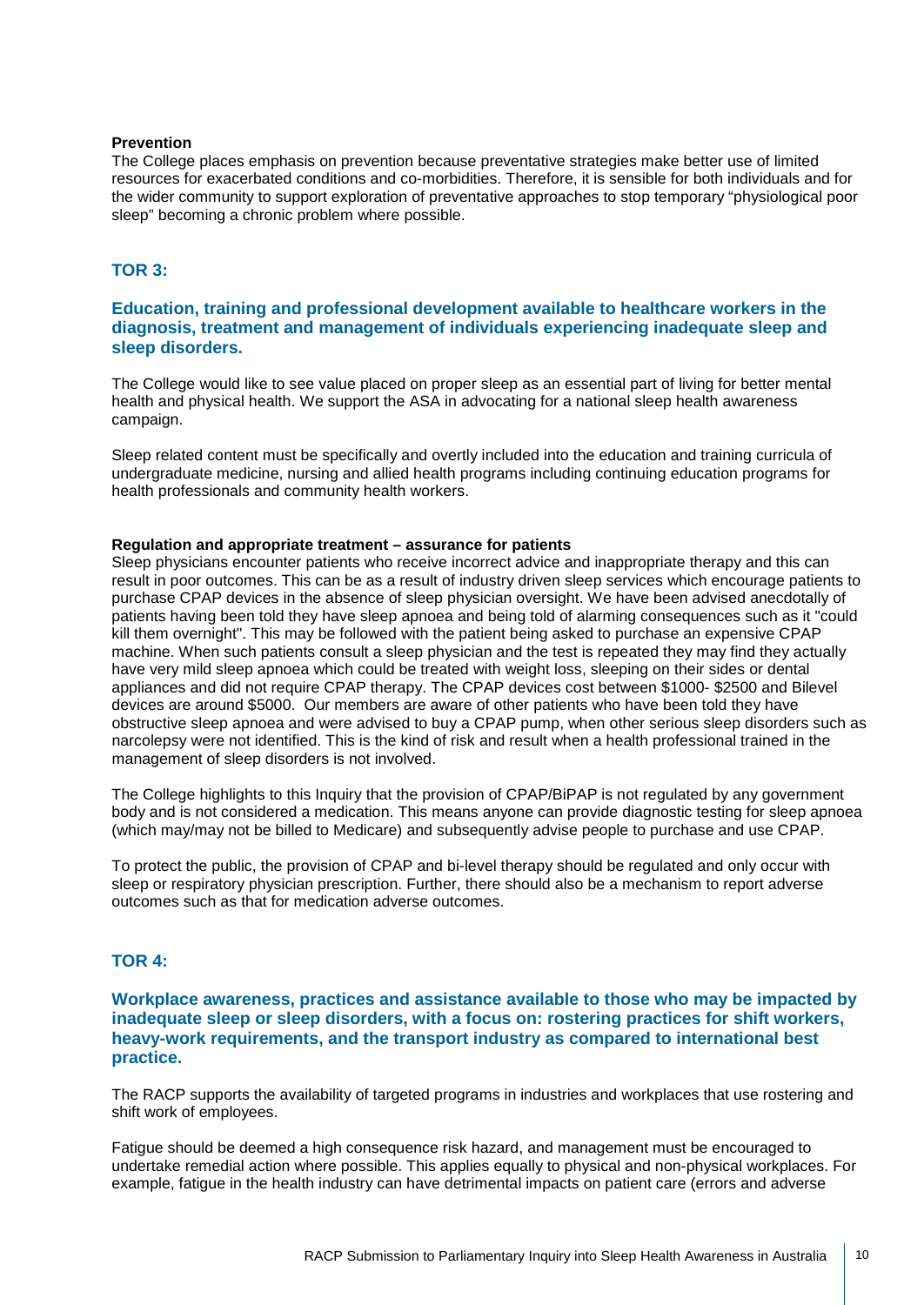events) for nurses who are shift workers, and other medical practitioners who may be on call. This may be especially important in rural and remote areas where there are medical team shortages.

The RACP therefore supports education and awareness programs that recognise the risks and manage risks associated with the hazard of fatigue, not only to individuals but in terms of the potential risks to others. To this end, the RACP supports the availability of targeted programs in industries and workplaces that require periods of extended working hours (such as the police, fire and emergency services, typically in response to specific events), and well as those who are routinely engaged in evening and overnight shift work, such as the mining (such as Fly-In / Fly Out workers) transport (including those engaged in road, rail, maritime and/or air transport), and hospitality industries.

## **TOR 5:**

## **Current national research and investment into sleep health and sleeping disorders.**

Australia is a recognised world leader in sleep health, and we have highly-developed skills in many of these areas. For example, Professor Colin Sullivan, an RACP Fellow, invented the CPAP device in 1983, which is the worldwide gold standard treatment for sleep apnoea.

As the prevalence of fatigue and poor sleep and sleep disorders increases, the imperative for research and the development of a current evidence base is strengthened. For example, we need long term studies, particularly in relation to associations with chronic conditions. Therefore, the RACP calls for targeted research into sleep health and sleep disorders.

We would like to see more research encouraged in children with sleep disorders or sleep loss, because there is limited research in this area. One earlier study shows that short sleep duration is associated with increased obesity in children aged 5-15 years living in South Australia, especially among younger age groups and boys<sup>60</sup>. We know that sleep serves an important role in the growth, maturation, and health of the child and adolescent, and that short sleep durations are related to decreased levels of leptin, glucose tolerance, insulin sensitivity, and increased levels of ghrelin, hunger and appetite. Therefore, targeting short sleep duration may offer a novel and effective method of preventing and treating obesity.

We support further research into links between sleep disorders and chronic conditions (for example, cardiac diseases and glucose tolerance), multi morbidity, and dementia, relevant to neurology and geriatrics.

Due the severe consequences and often low recognition of the association between poor sleep and health and adverse events, the RACP supports the Sleep Foundation's proposal that sleep health be responded to at a national level similarly to campaigns for diabetes and smoking, with attention on prevention. It has been stated that while reports cited in this submission present significant cost estimates of the economic impact of poor sleep health, yet the issues of education, learning, intellectual development, and behaviour in children and adolescents have not been considered $61$ . These are aspects that can have future impacts on our economic status.

Research investment that includes strong surveillance and monitoring system for sleep disorders is also suggested.

We note the absence of NHMRC clinical guidelines or any factsheet available for health workers. The College strongly recommends the development of standard best practice national guidelines, to describe appropriate recognition of sleep in the primary sector as the gatekeepers to referrals to sleep specialists. Closer collaboration between the ASA and NHMRC would be essential in developing this.

#### **Recommendations**

The College recommends (in no order of significance):

<span id="page-10-0"></span> <sup>60</sup> Shi, Z., Taylor, A.W., Gill, T.K., Tuckerman, J., Adams, R. and Martin, J., 2010. Short sleep duration and obesity among Australian children. BMC Public Health, 10(1), p.609.

<span id="page-10-1"></span><sup>61</sup> Hillman, D., Mitchell, S., Streatfeild, J., Burns, C., Bruck, D. and Pezzullo, L., 2018. The economic cost of inadequate sleep. Sleep.